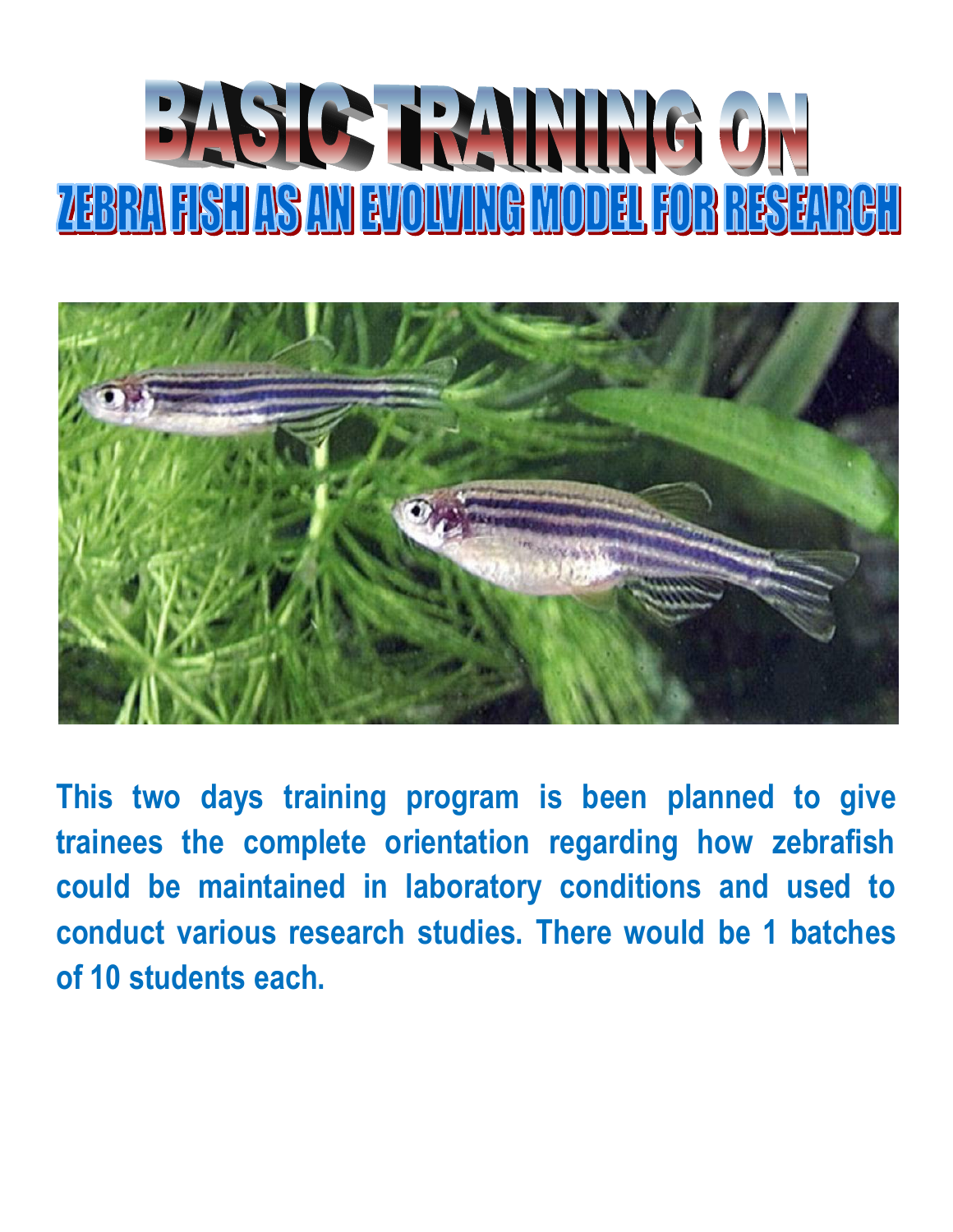

## **HAFFKINE INSTITUTE FOR TRAINING, RESEARCH AND TESTING PAREL- MUMBAI 400012**

**INVITES YOU FOR**

# **Basic training on "Zebrafish as an evolving model for research"**

- **Theme** –Humans and Zebrafish have more than 70% similar genetic structure which makes it a suitable model to conduct various research studies. Accordingly the training course shall encompass - Introduction to alternate research models, Maintenanceof Zebrafishfacility, Observation of Zebrafish embryodevelopment stages, behavioral and histological observation of larval stages.
- $\bullet$  Duration The workshop will be of 2 days for each batch of 10 students. Batches are schedule on Batch I: 1<sup>st</sup> week of July on  $7<sup>th</sup>$  and  $8<sup>th</sup>$  (Timings: 10.00 am to 5.00 pm).
- **Eligibility** Students who are studying/ have passed their B.Sc. /B. Tech. /M.Sc. /M. Tech degrees in Microbiology/ Biochemistry/ Biotechnology/ Zoology/ Botany/ Life Sciences from any recognized University. People already in service, working in the above areas, can also apply.
- **Registration / Admission**  An application form needs to be filled along with a passport size photograph. Application forms may be downloaded from the institute website (www.haffkineinstitute.org). Admissions are strictly based on FIRST **COME - FIRST SERVE BASIS**.
- \* Number of students per batch: **10**.
- **THE REGISTRATION FEES IS RS. 3000/-**

#### **LAST DATE FOR REGISTRATION: Batch I: 30st June**

- Payable by D.D (drawn in favor of **"The Director, Haffkine Institute for TRT",** payable at Mumbai- 400 012 . [Timings for payment of fees are: 10.00 am to 12.30 pm and 2.00 pm to 4.00 pm.]
- **Fees once paid will not be refunded or transferred under any circumstances.**
- $\bullet$  Haffkine Institute may be reached by train (Harbour line Sewri station, Central line Parel Station, Western line Elphinstone Road station). Nearest Landmarks KEM Hospital, Wadia Maternity Hospital

For further details contact:

Training In charge Course Course Coordinator

**Dr. VrushaliPatil Dr. MrunalGhagSawant** Phone: 24160947 Ext: 212 Phone: 24160947 Ext: 266/264 Email: vau[@haffkineinstitute.o](mailto:haffkineinstitute@gmail.com)rg